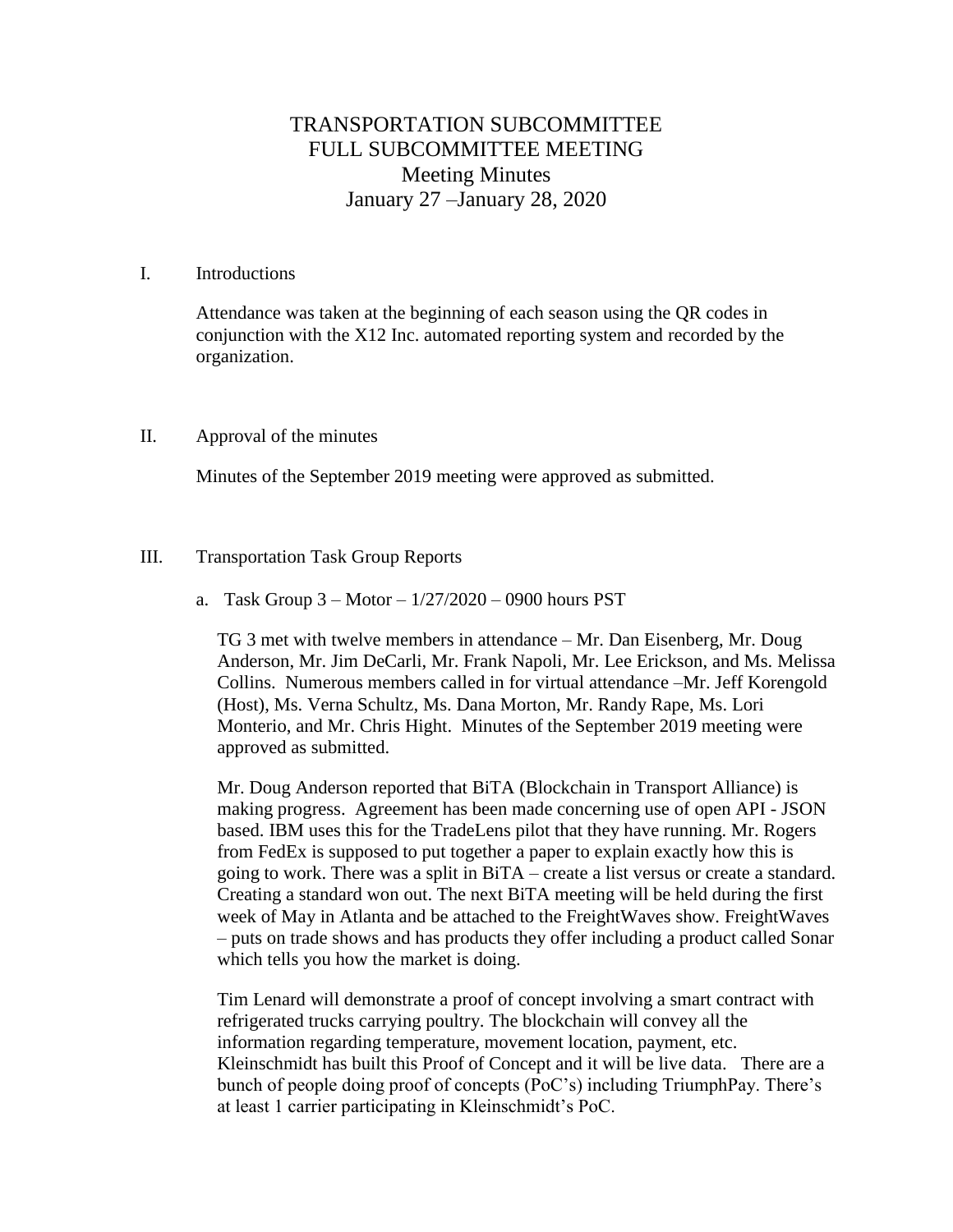The task group reviewed eight maintenance request (MR) items and two requests for information (RFI); the final disposition was six approved (008318, 025319, 001120, 002120, 003120, 004120), two deferred without comment (041316, 013117), and two RFI's (2322, 2400) approved.

No new project proposals and no new or outstanding business was submitted. The Task Group 3 meeting was adjourned at 1010 hours PST.

#### b. Task Group  $5 - \text{Rail} - \frac{9}{16}{2019} - \frac{1021}{100}$  hours PST

TG5 met with discussions with eleven members in attendance– Mr. Doug Anderson, Mr. Jim DeCarli, Mr. Lee Erickson, Ms. Melissa Collins, and Mr. Dan Eisenberg. Certain members called in for virtual attendance – Mr. Chris Hight (Host), Mr. Jeff Korengold, Ms. Verna Schultz, Ms. Dana Morton, Ms. Lori Monterio, and Mr. Randy Rape. Minutes of the September 2019 meeting were approved as submitted.

One item was added for discussion – submitted data maintenance in support of rail industry implementation of Positive Train Control.

The task group reviewed eight maintenance request (MR) items and two requests for information (RFI); the final disposition was five approved (008318, 001120, 002120, 003120, 004120), two deferred without comment (041316, 013117), 025319 was deferred to full transportation because the affected data element I71 is unused by the rail industry, and two RFI's (2322, 2400) were approved.

For new business, Mr. Hight brought up the fact that CHM files will be formally discontinued from X12. These were packaged with the change summary that goes into Rail's annually published documents. With the discontinuation of CHM from 8010 forward - it impacts ability to get a change summary together so it will have to be pieced together based on the voting package. The driver for this discontinuation was low sales as well as wanting folks to use X12's Glass product - which forces people to purchase information.

One new DM and two CMRs were reviewed which support Positive Train Control (PTC). Once pulled back by transportation, additional changes and discussions will likely be required.

No new project proposals were submitted. The Task Group 5 meeting was adjourned at 1052 hours PST.

c. Task Group 4 – Marine

Did not meet.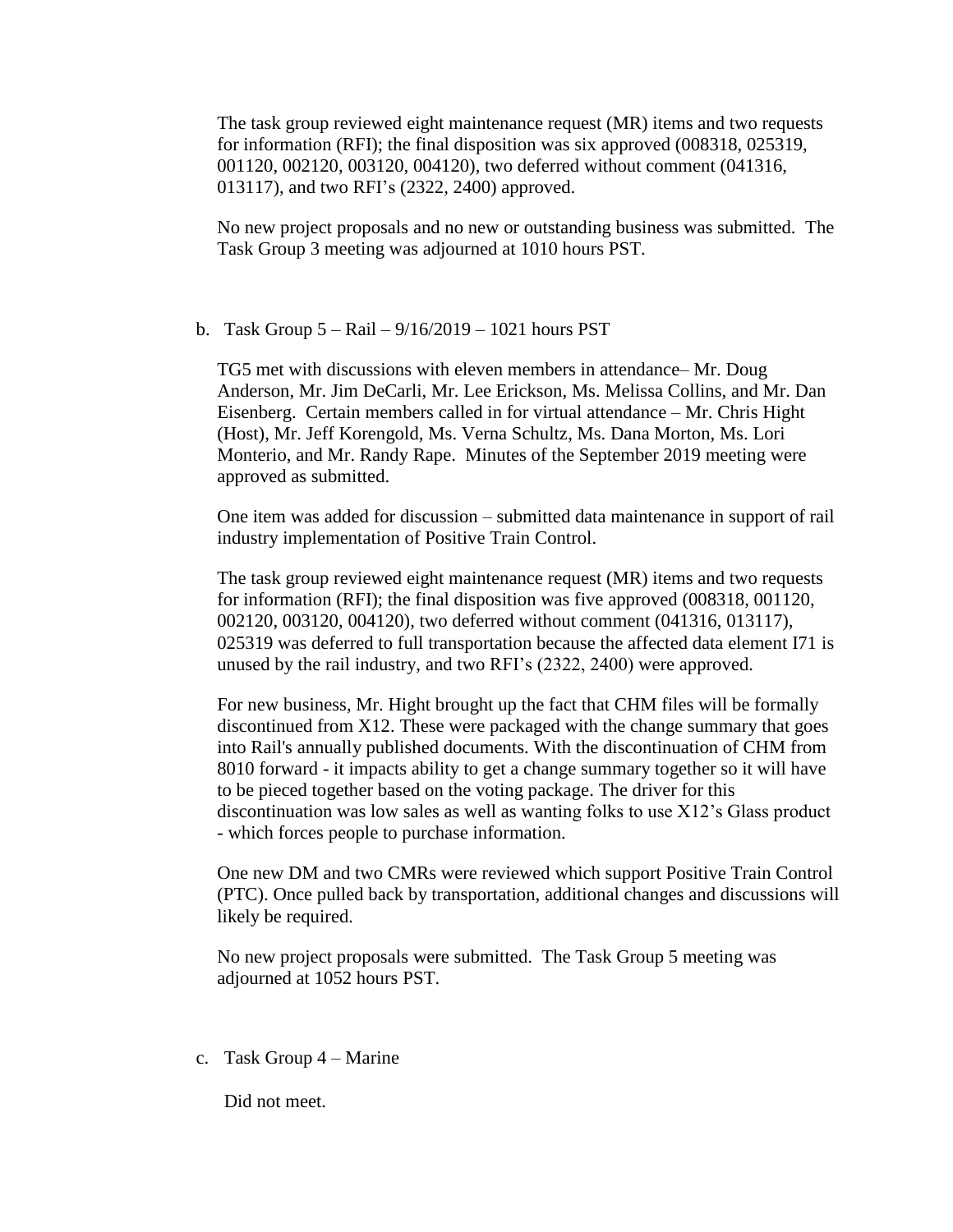## d. Task Group 9 – Customs

Audi (Host) did not communicate with the Transportation subcommittee chair and therefore did not convene at the standing meeting in Portland.

## e. Task Group 6 - Technical Review – 9/17/2019 – 1000 hours EDT

Ms. Dana Morton (Host) led the TG6 discussions with twelve members in attendance – Mr. Doug Anderson, Mr. Jim DeCarli, Mr. Jim Taylor, Mr. Lee Erickson, Ms. Melissa Collins, Mr. Frank Napoli, and Mr. Dan Eisenberg. Certain members called in for virtual attendance – Ms. Dana Morton (Host), Ms. Verna Schultz, Ms. Lori Monterio, Mr. Jim Taylor, and Ms. Stephanie Fetzer. Minutes of the September 2019 meeting were approved as submitted.

Mr. Jim Taylor (lead of Marine TG4) gave a read-out on the Marine Task Group. The task group reviewed eight maintenance request (MR) items and two requests for information (RFI); the final disposition was six approved (008318, 025319, 001120, 002120, 003120, 004120), two deferred without comment (041316, 013117), and two RFI's (2322, 2400) approved.

The complete X12I Referral Package was reviewed and X12I disposition was recorded for reporting for motor, rail, customs (not available), and marine. The task group reviewed eight maintenance request (MR) items and two requests for information (RFI); the final disposition was six approved (008318, 025319, 001120, 002120, 003120, 004120), two deferred without comment (041316, 013117), and two RFI's (2322, 2400) approved.

No new project proposals or work was presented. The Task Group 6 meeting was adjourned at 1015 hours PST.

# f. Full Transportation  $-09/17/2019 - 1030$  hours PST

Mr. Doug Anderson (Host) led the Full Transportation discussions with twelve members in attendance – Mr. Doug Anderson, Mr. Jim DeCarli, Mr. Jim Taylor, Mr. Lee Erickson, Ms. Melissa Collins, Mr. Frank Napoli, and Mr. Dan Eisenberg. Certain members called in for virtual attendance – Ms. Dana Morton (Host), Ms. Verna Schultz, Ms. Lori Monterio, Mr. Jim Taylor, and Ms. Stephanie Fetzer. Minutes of the September 2019 meeting were approved as submitted.

The group reviewed the eight Maintenance Request (MR) items and two Request for Information (RFI), as discussed by Task Group 3 (Motor), Task Group 5 (Rail), and Task Group 6 (Technical Review).